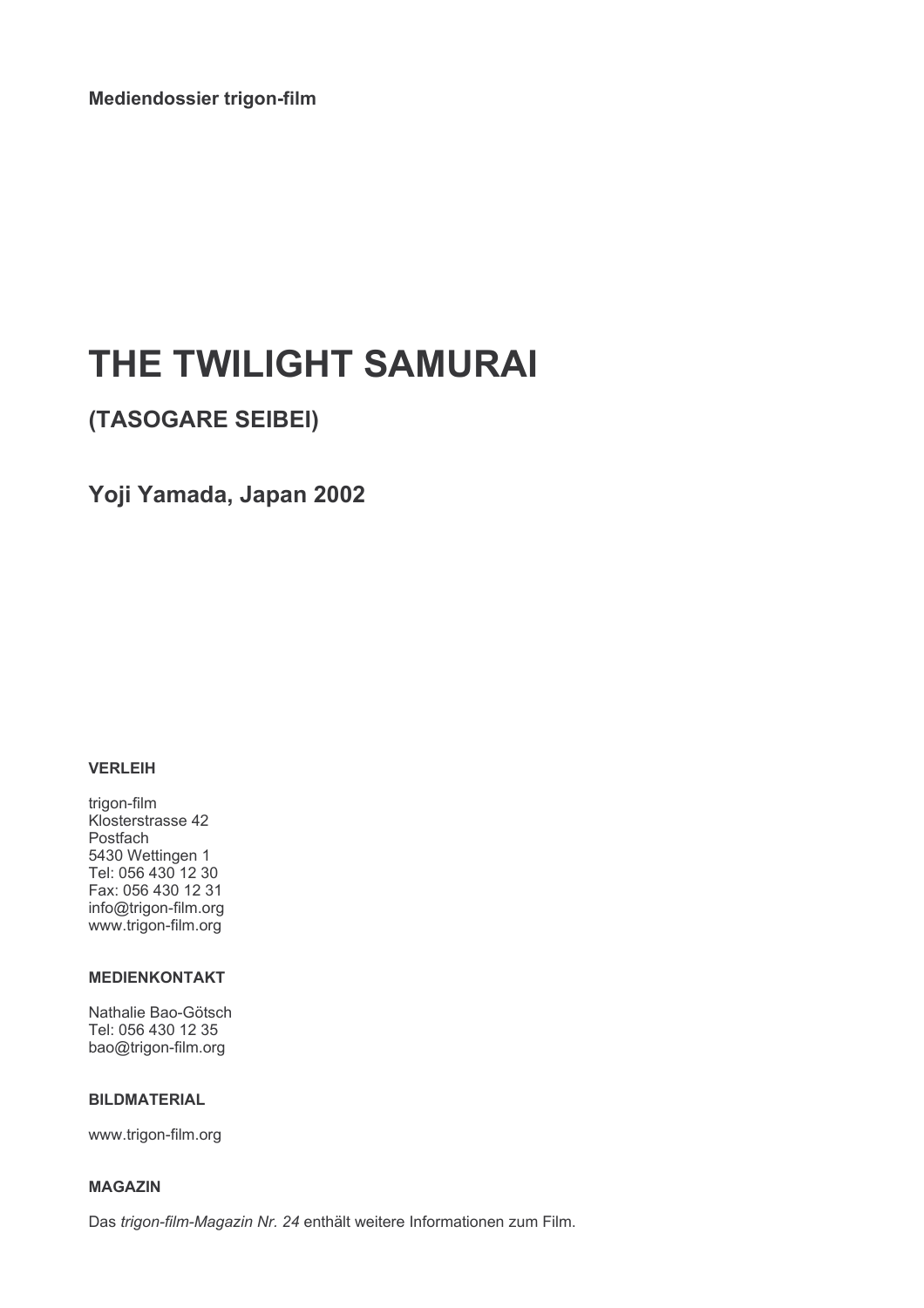# **MITWIRKENDE**

| Regie:                    | Yoji Yamada                                                                               |
|---------------------------|-------------------------------------------------------------------------------------------|
| Buch:                     | Yoji Yamada, Yoshitaki Asama; nach dem Roman von Shuhei Fujisawa                          |
| Kamera:                   | Mutsuo Naganuma                                                                           |
| Schnitt:                  | Iwao Ishii                                                                                |
| Ton:                      | Kazumi Kishida                                                                            |
| Musik:                    | <b>Isao Tomita</b>                                                                        |
| <b>Production Design:</b> | Mitsuo Degawa                                                                             |
| Choreographie:            | Hiroshi Kuze                                                                              |
| Kostüme:                  | Kazuko Kurosawa                                                                           |
| Produzenten:              | Shigehiro Nakagawa, Hiroshi Fukazawa, Ichiro Yamamoto                                     |
| Produktion:               | Shochiku Co. Ltd., Japan                                                                  |
| Koproduziert von:         | Nippon Television Network / Sumitomo / Hakuhodo / Nippon Shuppan<br>Hanbai / Eisei Gekijo |
| Sprache:                  | Japanisch/d/f                                                                             |
| Format:                   | 35mm / 1:1.85 / Farbe / Dolby Digital                                                     |
| Dauer:                    | 129 Minuten                                                                               |

# **DARSTELLENDE / ROLLEN**

| Hiroyuki Sanada   | Seibei Iguchi                          |
|-------------------|----------------------------------------|
| Rie Miyazawa      | Tomoe linuma                           |
| Min Tanaka        | Zenemon Yogo                           |
| Nenji Kobayashi   | Chobei Kusaka                          |
| Ren Osugi         | Toyotaro Koda                          |
| Mitsuru Fukikoshi | Tomonojo linuma                        |
| Kanako Fukaura    | Yae linuma                             |
| Hiroshi Kanbe     | Naota                                  |
| Miki Ito          | Kayano Iguchi (Seibeis ältere Tochter) |
| Erina Hashiguchi  | Ito Iguchi (Seibeis jüngere Tochter)   |
| Keiko Kishi       | Ito Iguchi (als alte Dame)             |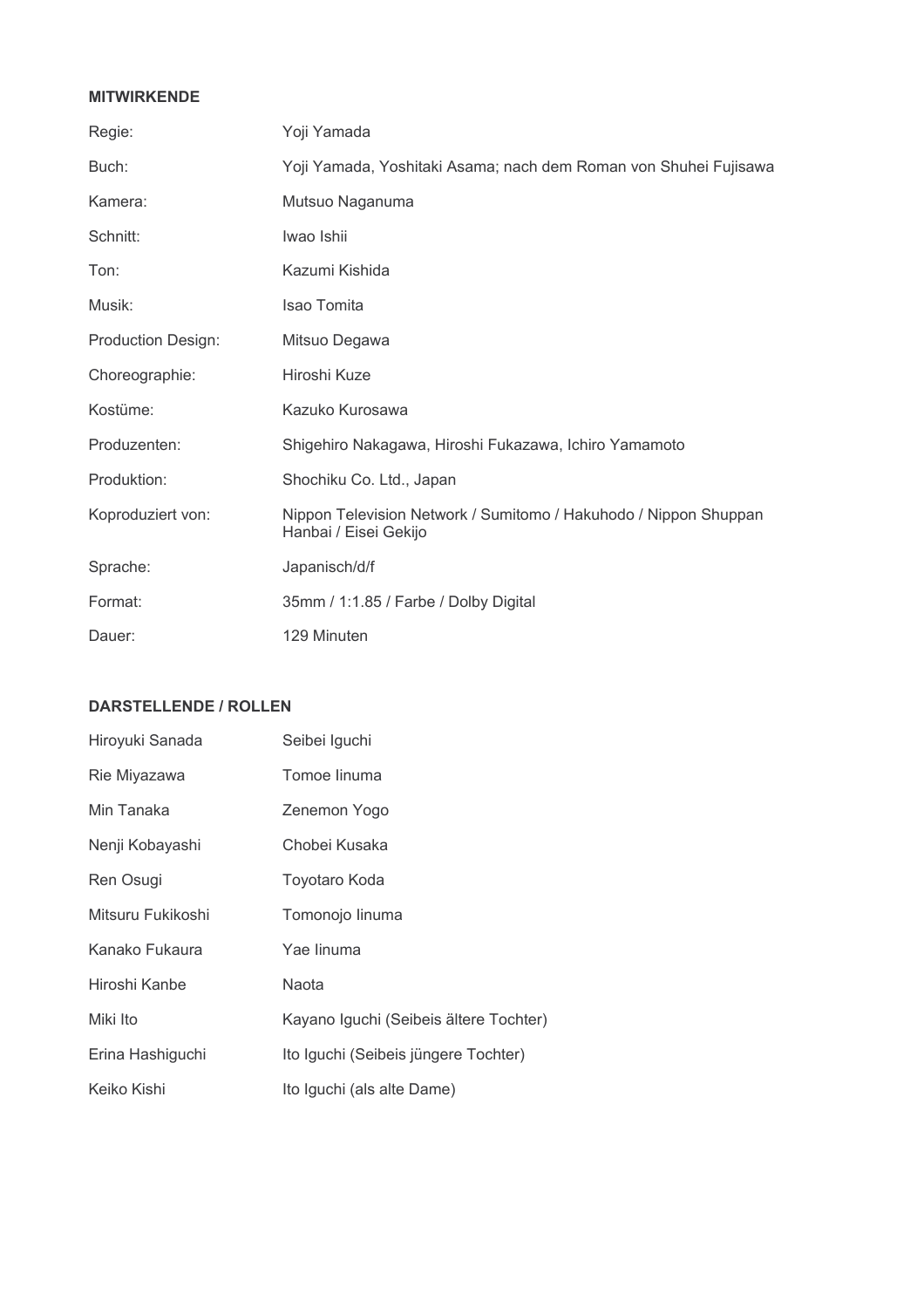# **AUSZEICHNUNGEN UND FESTIVALS**

12 Japan Academy Awards 2003; für Film, Regie, Drehbuch, Hauptdarsteller, Hauptdarstellerin, Nebendarsteller, Kamera, Licht, Ton, Schnitt, Production Design, Musik

Japans Oscar-Nomination für 2004

Hawaii 2003: Bester Film

Berlinale 2003

Hong Kong 2003

Cambridge 2003

Jerusalem 2003

Montreal 2003

Chicago 2003

### **SYNOPSIS**

Im Zentrum der Handlung, die in den letzten Jahren der Edo Zeit (1603-1867) angesiedelt ist, steht der verarmte Samurai Seibei Iguchi. Seine Frau stirbt an Tuberkulose. Nach seinem Dienst als Verwalter von Fischvorräten muss er immer schnell nach Hause, um sich um den Haushalt, seine beiden Töchter und seine kranke Mutter zu kümmern. Da er immer bereits bei Einbruch der Dämmerung nach Hause eilt, nennen ihn die anderen Samurai hinter seinem Rücken "Zwielichts Seibei" (Tasogare Seibei). Nachdem Seibei sich wegen anstössigem Erscheinungsbild und mangelnder Hygiene vor seinem Klansherren in Verruf brachte, rät man ihm, sich eine neue Frau zu suchen. versäumt es dabei nicht, ihn darauf hinzuweisen, dass er wegen seines niedrigen Standes wohl kaum eine Schönheit erwarten dürfe. Da trifft er auf die schöne Tomoe, einer Spielgefährtin aus der Kinderzeit und Schwester eines guten Freundes, die sich gerade von ihrem gewalttätigen Ehemann hat scheiden lassen. Während schnell klar wird, dass eine beiderseitige Anziehung besteht, taucht der Exmann angetrunken auf. fordert seine Frau zurück und wird dabei grob. Seibei sieht sich gezwungen, den Eindringling herauszufordern und besiegt diesen in einem Schwertkampf mit Leichtigkeitlediglich mit einem Holzschwert bewaffnet. Obwohl Seibei es gerne hätte, wenn niemand von dem Kampf erfährt, macht es schnell die Runde, wie der verlachte Samurai einen angesehenen Schwertkämpfer gedemütigt hat. Und so ergibt es sich, dass ausgerechnet auf Seibei die Wahl fällt, als es gilt, einen in Ungnade gefallenen Samurai zu töten. Seibei lehnt den Befehl seines Klans zunächst ab. muss sich aber schliesslich fügen. Während er einfach nur seine Ruhe will, um für seine geliebten Töchter zu sorgen, und Tomoe inzwischen so sehr liebt, dass er es als ausgeschlossen empfindet, dass er sie mit seinem niederen Dasein belästigen will, macht er sich auf, um den Auftrag irgendwie zu erledigen – und stellt fest, dass sein Gegner ihm sehr ähnlich ist.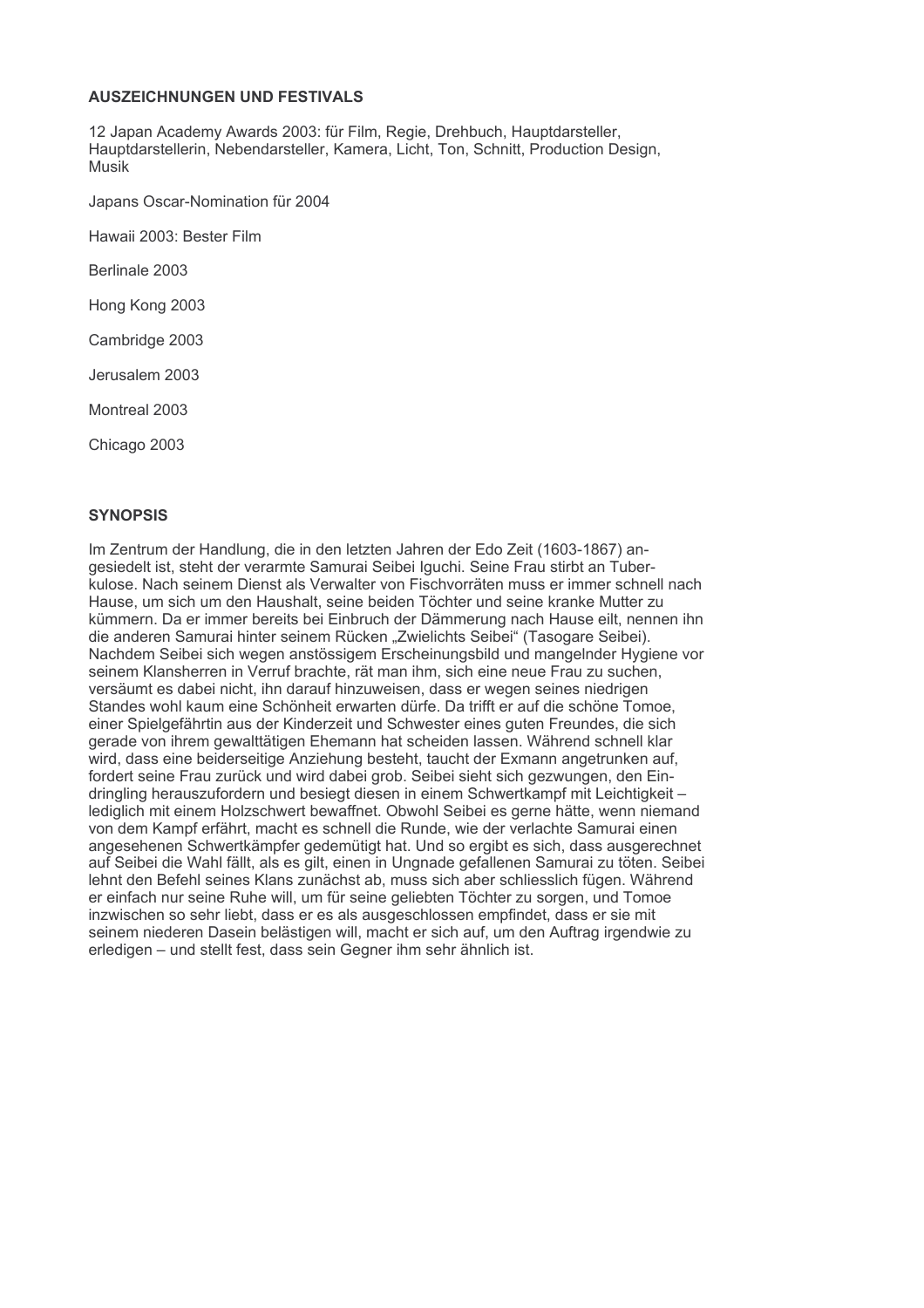# **DER REGISSEUR**

Yoji Yamada wurde 1931 in Osaka geboren. Zwischen 1949 und 1954 studierte er Jurisprudenz an der Tokyo Universität und wurde anschliessend als Regieassistent bei der renommierten Produktionsfirma Shochiku angestellt. 1969 drehte er den ersten Teil der Fernsehserie Tora-san, die mit 48 Folgen zu den längsten und erfolgreichsten Fernsehserien der Filmgeschichte gezählt wird. Yoji Yamada geniesst dank dieser Serie - die erst mit dem Tod des Hauptdarstellers Atsumi Kiyoshi 1996 ein Ende fand - und zahlreichen weiteren Filmen enorme Popularität beim japanischen Kinopublikum. The Twilight Samurai ist sein erster Kostümfilm und gleichzeitig sein 77. Werk.

# Filmografie (Auswahl)

|      | 1969 - 1997 Tora-san Serie (1-48) (Otoko wa tsurai yo) |
|------|--------------------------------------------------------|
| 1970 | Where Spring Comes Late (Kazoku)                       |
| 1972 | Home From the Sea (Kokyo)                              |
| 1975 | The Village (Harakara)                                 |
| 1977 | The Yellow Handkerchief (Shiawase no kiiroi hankachi)  |
| 1980 | A Distant Cry From Spring (Harukanaru yama no yobigoe) |
| 1986 | Final Take (Kinema no tenchi)                          |
| 1988 | Hope and Pain (Downtown Heroes)                        |
| 1991 | My Sons (Musuko)                                       |
| 1993 | A Class To Remember (Gakko)                            |
| 1996 | The Learning Circle (Gakko 2)                          |
| 1996 | The Rainbow Seeker (Niji wo tsukamu otoko)             |
| 1998 | The New Voyage (Gakko 3)                               |
| 2000 | Fifteen (Ju go sai)                                    |
| 2002 | The Twilight Samurai (Tasogare Seibei)                 |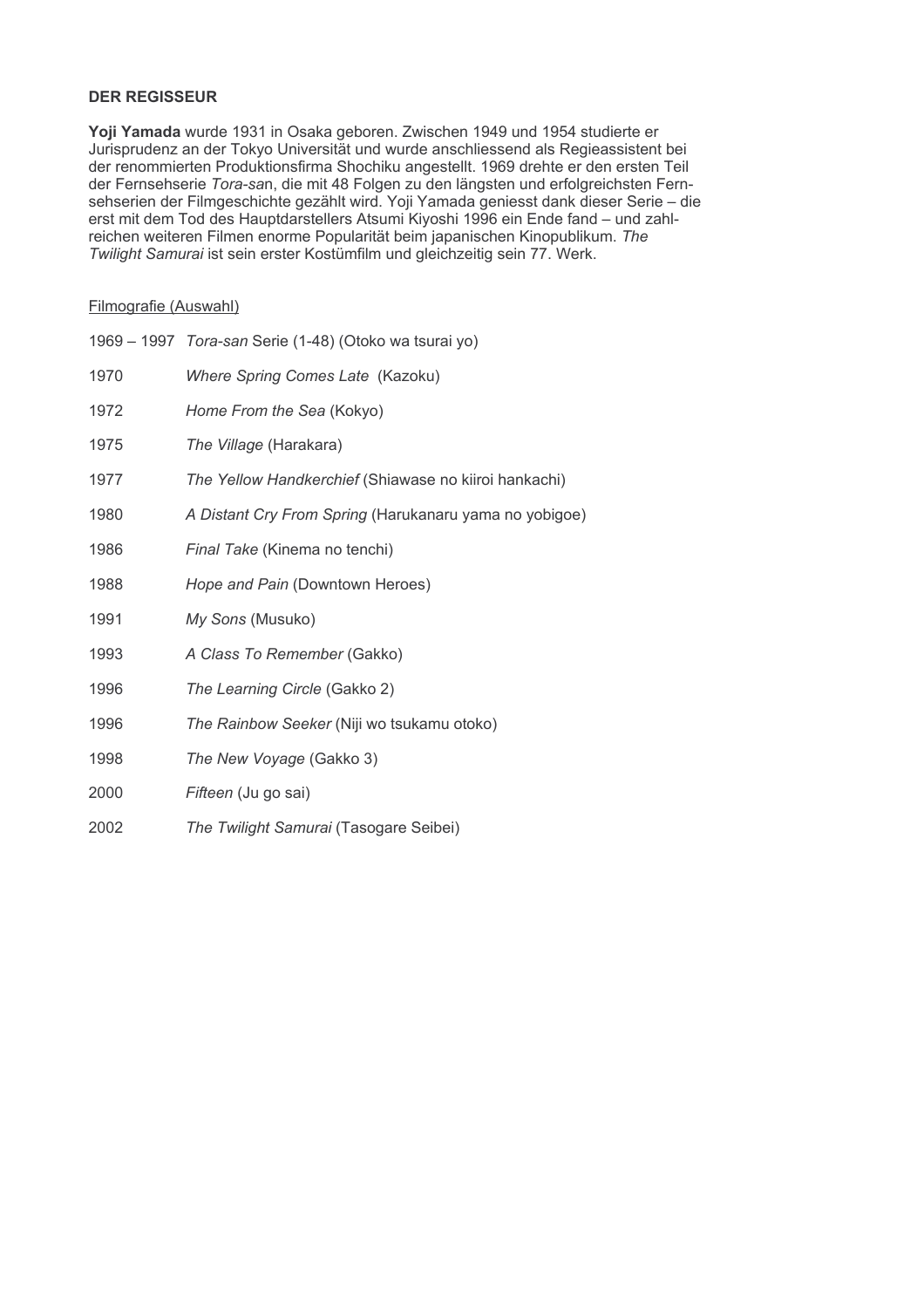# **DER AUTOR DER ROMANVORLAGE**

Shuhei Fujisawa wurde 1927 in der japanischen Präfektur Yamagata geboren. Er arbeitete als Lehrer und Redaktor und gewann seine erste literarische Auszeichnung mit der Kurzgeschichte The Vast Sea (Kurai umi). Nachdem er für seine Samurai-Kurzgeschichte History of Assassination (Ansatsu no nenrin) mit dem bedeutenden Naoki Preis ausgezeichnet wurde, gab er seine redaktionelle Arbeit auf und wurde hauptberuflicher Schriftsteller. Fujisawa zählt zu den beliebtesten Autoren von historischen Romanen und des Samurai-Genres, seine Werke stehen an der Spitze der Bestsellerlisten. Mit The Twilight Samurai wurden erstmals Werke von Fujisawa verfilmt. Der Film basiert auf den drei Erzählungen Twilight Seibei (Tasogare Seibei), Sukehachi, the Beggar (Hoito Sukehachi) und Record of a Bamboo Sword (Takemitsu shimatsu).

#### **DIE DARSTELLENDEN**

Der 1960 geborene Hiroyuki Sanada war bereits im Alter von fünf Jahren auf der Leinwand zu sehen. Mit dreizehn Jahren begann er sein Training in Schauspiel, Karate, Reiten und traditionellem japanischem Tanz. Nach dem Abschluss seiner Studien am Nihon University College of Art spielte er in verschiedenen Action Filmen und machte als agiler, talentierter Schauspieler auf sich aufmerksam. International berühmt wurde er als Hauptdarsteller der äusserst erfolgreichen Trilogie The Ring (1998, 1999, 2001) von Hideo Nakata. Sanada hat auch in zahlreichen Theaterstücken gespielt und war der erste Schauspieler Japans, der mit der British Roval Shakespeare Company auftrat. Hirovuki Sanada wurde bereits mehrere Male mit einem Japan Academy Award als bester Schauspieler ausgezeichnet, so auch 2003 für seine Darstellung von Seibei Iguchi in The Twilight Samurai . In The Last Samurai (2003) von Edward Zwick ist er an der Seite von Tom Cruise zum ersten Mal in einer Hollywood-Produktion zu sehen.

Rie Mivazawa wurde 1973 als Tochter einer Japanerin und eines Niederländers geboren. Bereits als Elfjährige erschien sie in verschiedenen Werbespots und wurde zu einem der gefragtesten Models in der Werbebranche. 1988 wurde sie mit der Auszeichnung als beste Nachwuchsschauspielern einer populären japanischen Komödie geehrt und erhielt beim internationalen Filmfestival in Moskau 2001 den Preis als beste Schauspielerin für ihre Rolle als traditionelle Opernsängerin in Peony Pavilion des Hong Kong Regisseurs Yonfan. Für ihre Darstellung der schönen Tomoe in The Twilight Samurai wurde sie 2003 mit dem Japan Academy Award als beste Schauspielerin ausgezeichnet.

Min Tanaka ist ein grosser Meister der avantgardistischen japanischen Tanzform Butoh. Geboren 1945 wuchs er in Tokyo auf, wo er modernen Tanz studierte. In den 70er Jahren begann er eigene Tanzstücke zu kreieren, in welchen er neue Formen der Bewegung durch Improvisation erkundete. Mitte der 80er Jahre gründete er die Body Weather Farm, wo er ein Umfeld schuf, in welchem Tänzer und Künstler die Ursprünge des Tanzes durch die Arbeit auf einem landwirtschaftlichen Betrieb neu erfahren sollten. Zwischen 1982 und 1985 arbeitete er eng mit Tatsumi Hijikata zusammen, der als Begründer des Butoh gilt. Min Tanaka arbeitet mit visuellen Künstlern, Musikern, Tänzern. Opern- und Theaterensembles sowohl aus der japanischen als auch aus der internationalen Szene zusammen. Als rebellischer Samurai Zenemon Yogo in The Twilight Samurai ist er erstmals auf der Leinwand zu sehen und wurde dafür 2003 mit einem Japan Academy Award als bester Nebendarsteller geehrt.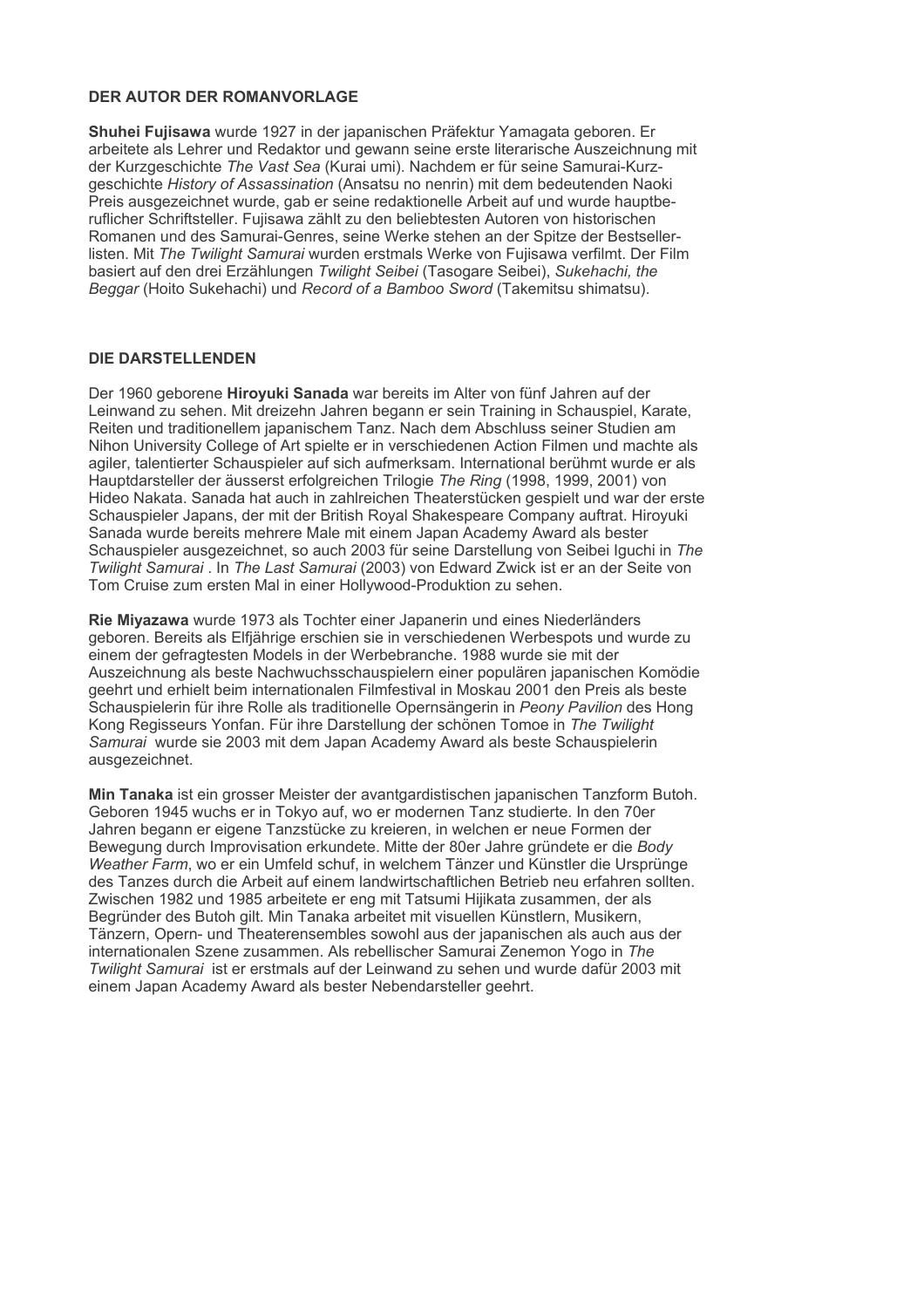# GESPRÄCH MIT YOJI YAMADA (aus der Japan Times vom 16. März 2003)

#### «Yoji Yamada - Showing samurai as they were» By Mark Schilling, Japan Times film writer

A director since 1961, with 77 films to his credit, Yoji Yamada, 71, is a Japanese film industry icon. His «Tora-san» series, about a wandering peddler who is forever falling in love, but never gets the girl, generated 48 hit installments - and made Yamada the most successful Japanese director of his generation. He has also won his share of prizes, both domestic and international. His latest film. «Tasogare Seibei» (The Twilight Samurai). has garnered the largest haul at home, including the Kinema Junpo magazine Best One prize – considered Japan's most prestigious. On March 7, it also won 12 Japan Academy Awards, including Best Picture and Best Director - the second-highest number ever after Masayuki Suo's 1997 «Shall We Dance?» Ironically, the film is Yamada's first-ever samurai drama - but he is now planning another.

#### Why did you decide to do a samurai drama, after more than 40 years of making contemporary dramas and comedies?

First of all, I liked the work of Shuhei Fujisawa – he wrote period fiction about the samurai and the common people. I thought I would make a film based on three of his novellas. This was about four or five years ago. Secondly, I had seen many period dramas over the years, but I wasn't satisfied with them. They were full of lies and said nothing about how the samurai really lived. Akira Kurosawa told me that also bothered him [about the genre]. He wanted to make a realistic film about the lives of the samurai. He had a lot of trouble getting the information he needed - the materials just weren't there - so in 1954 he ended up making Shichinin no Samurai (The Seven Samurai) - a totally different kind of film. (laughs) Anyway, I wanted to try to make a film that would show how the samurai lived, ate, talked and felt. I thought I could understand that sort of thing – after all, these people were my ancestors.

# The climactic fight scene between Hiroyuki Sanada and Min Tanaka is especially impressive. It gives a sense of the way it really might have been.

I wanted to shoot more realistic fight scenes than you see in [samurai movies], even Kurosawa's. I mean, when the bad guys have the hero surrounded, why do they always attack him one at a time, so he can pick them off? Why don't they all go for him at once? (laughs) Also, when the bad guys are cut, they die right away. In reality, it's a lot harder to kill someone in a sword fight, unless you get in a good cut. According to period accounts, samurai sword fights could go for two or three hours. They'd cut each other again and again, until they turned white - and the weaker one finally fell. That's how it was - they would slowly die of blood loss. Also, back then women didn't usually wear the sorts of flashy clothes that you see in samurai films. They dressed more plainly. They didn't do their makeup as nicely or wear their hair as elaborately. I wanted to show that. There have been good period dramas - Sadao Yamanaka's Ninjo Kamifusen (Humanity and Paper Balloons (1937)) and of course Kurosawa's Shichinin no Samurai. When I saw those films, I was surprised. I realized that there were period dramas that you could watch just as you would contemporary dramas. Those films were my touchstones.

### Even though Tasogare Seibei is a period film, it has a lot to say about contemporary Japan – the hero deals with the same sort of social and economic turmoil that you find today.

I tried to include plot elements that present-day Japanese could relate to. When you're ordered to do something by the boss, you have to do it – or it might be the end of your job. That's something everyone can understand - and that's the kind of situation the hero faces. Some people buckle under the pressure and commit suicide. In Japan, nearly 30,000 people kill themselves every year – a lot of them men in their 40s and 50s. Some of them have been fired, some have been told to fire others. The hero deals with his situation differently, of course – but the pressure is similar.

#### The heroine, played by Rie Miyazawa, is also a contemporary type - when her husband beats her, she leaves him. That's not the sort of thing you see in traditional period dramas, where the woman is supposed to stick it out, no matter what.

She has a modern way of thinking, that's true. In a way, her story is a critique of the feudal system, though the film doesn't spell it out as such. In the Edo Period (1603-1867) women weren't allowed to have their say. In the Middle Ages, Japanese women were fairly strong and made important contributions to culture, but in the Edo Period and the